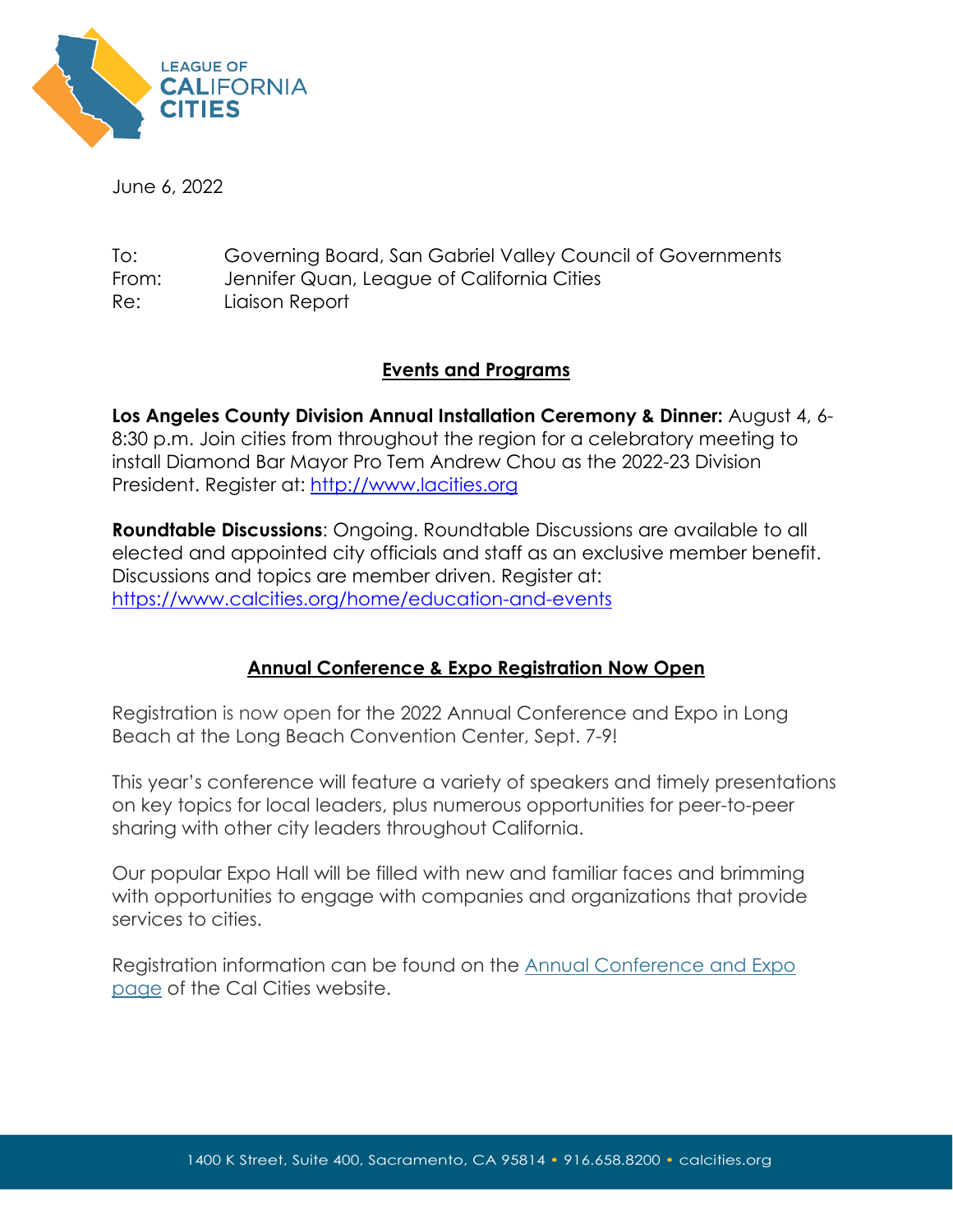

## **Request for Budget Surplus to Fund New Housing Program, Organic Waste Recycling, and Past Due Mandate Costs**

The state's budget surplus gives lawmakers an opportunity to make historic investments in California.

The League of California Cities is calling upon the state to use a portion of the surplus to:

- \$500 million to establish a new housing and economic development program;
- \$933.5 million to reimburse local governments for state-mandated costs that have not been paid;
- \$180 million to help fund organic waste recycling programs.

Cal Cities is urging lawmakers to allocate \$500 million in the 2022-23 State Budget for [a new housing and economic development program.](https://www.calcities.org/docs/default-source/advocacy/budget-letter/hedp-budget-request-and-program-overview_legislature.pdf?sfvrsn=ea1fd43b_3) This program would encourage partnerships between state and local agencies by providing matching funds to cities that adopt local tax increment financing tools to support affordable housing, upgrade essential infrastructure, and spur economic development. A strong state-local partnership would propel significant investments in affordable housing, public infrastructure, and spur much-needed economic development and job creation, all of which would help further the state's ambitious housing goals.

According to data obtained from the State Controller's Office, the state owes cities, counties, and special districts more than \$933.5 million for costs related to state mandates incurred after 2004. Of that amount, \$466.6 million — not counting interest — is owed to cities. Cal Cities and others are calling on the state to reimburse the full amount by appropriating \$933.5 million in the 2022-23 State Budget for [unfunded mandate costs.](https://www.calcities.org/docs/default-source/advocacy/cal-cities.-budget-request.-state-mandate-reimbursement.pdf?sfvrsn=452c2603_3) The pandemic demonstrated the vital role that cities play in California's economy and the important services they provide to the public. City budgets and financial stability are critical to the economic success of the state and cities rely on the state reimbursing them for state-mandated program costs.

Cal Cities and a coalition of local government associations are also asking the state to include \$180 million in the 2022-23 State Budget to help cities and counties develop and implement [SB 1383 \(Lara, 2016\).](https://www.calrecycle.ca.gov/organics/slcp) The [requested \\$180](https://www.calcities.org/docs/default-source/advocacy/budget-letter/2022-coalition-organic-waste-development-and-implementation-budget-request-3.15.22.pdf?sfvrsn=7a65f0c6_3)  [million in funding](https://www.calcities.org/docs/default-source/advocacy/budget-letter/2022-coalition-organic-waste-development-and-implementation-budget-request-3.15.22.pdf?sfvrsn=7a65f0c6_3) would build on the \$60 million in grant funding approved by the Legislature in 2021, the largest amount ever set aside for cities in a single